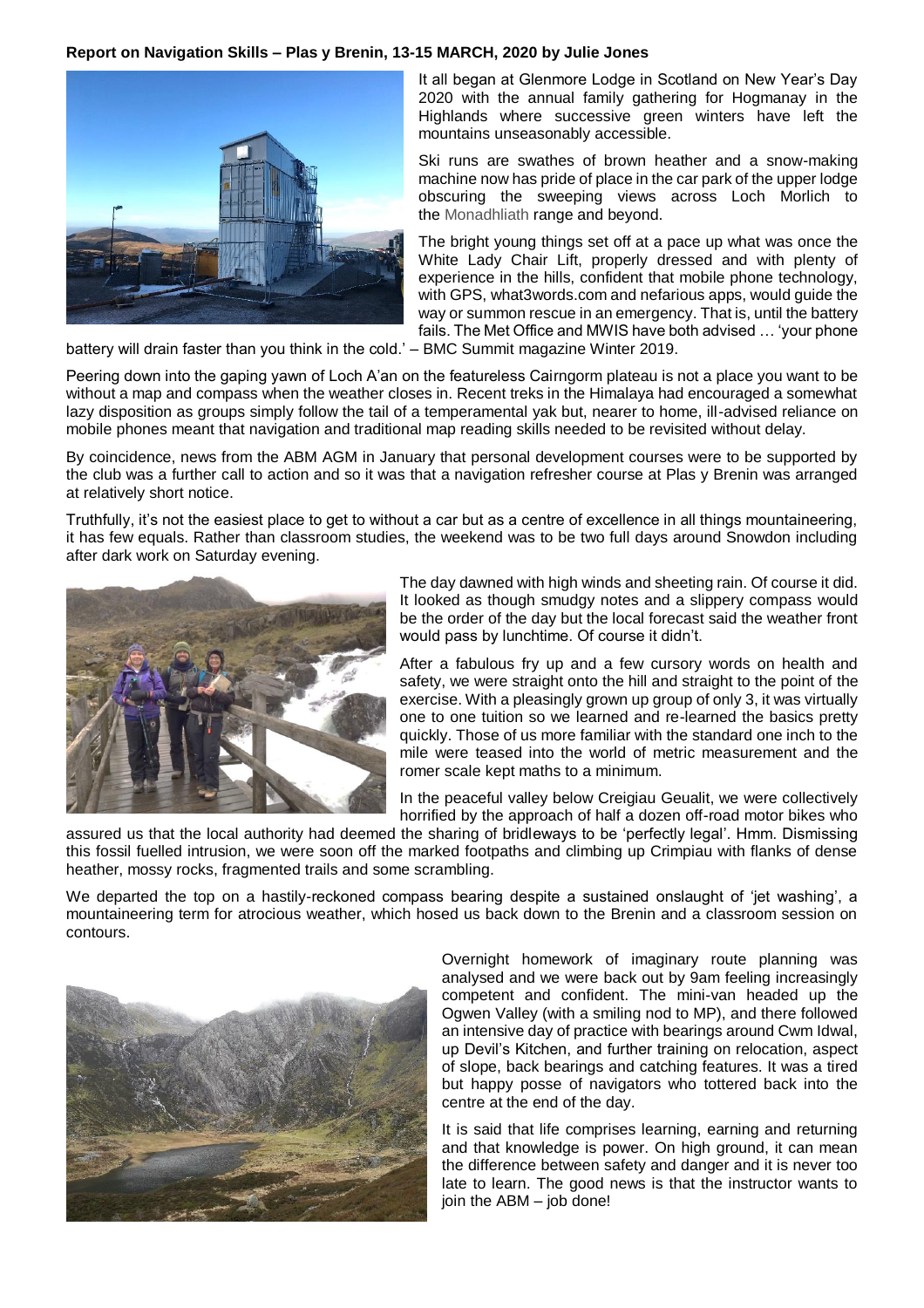## **Report on avalanche awareness course at Glenmore Lodge by Rick Snell, March 2020**



This was a 2-day course aimed at ski tourers and freeriders. I assume freeriders are daredevil stuntsters doing aerial loops and the like while descending at breakneck speed, but really I have no idea.

Anyway, the course was a useful overview of the various ways to assess avalanche risk and make safe decisions in winter conditions, while accepting that the risk can never be entirely removed when moving on snowy slopes. ABMSAC kindly paid for 50% of this winter treat, for which they very reasonably require a report, so I'll try to make it useful! Notes of what I got from it will be best, so here goes.

Planning your trip is key. This involves firstly studying weather forecasts from met office, MWIS, YR, etc, and detailed study of the avalanche forecast from SAIS if in Scotland, keeping in mind previous weather so that you can build an idea of which side of the hills may have windslab and which side will be scoured of deep snow.

Temperature changes are also a vital consideration, with a rise in temperature leading initially to increased instability, but a diurnal rise and fall reducing instability due to partial thawing and then consolidation. A continuous period of low temperature can increase instability by encouraging growth of faceted crystals within weak layers in the snowpack, these crystals slide better than snowflakes or the small rounds which they otherwise become.

Planning will also mean plotting a route, and importantly, alternatives to be taken if conditions are not as expected,



including the alternative of abandoning the day if necessary. Plotting the route involves taking into account the altitude, aspect, and angle of the slopes involved, and relating these to the forecast and history of recent snowfall and wind. Angle of slope is determined by spacing of contours and can be measured, there are cards available with marked edges made to translate the contour spacing to slope angle. The variation in spacing will also tell you if the slope is convex, which will vastly increase the avalanche risk.

Riskiest angle is 30-45 degrees.

Important to involve all members of the group in all decisions, to reduce the chance of missing any people problems developing.

Also worth noting "key places" along the route at which to stop and check with everybody whether the plan is on course or needs adapting, again making sure to involve every team member.

Once out, study of the landscape can give clues as to snowpack depth, and recent wind direction and strength, which in turn might help determine which slopes present greater risk. Slightly darker areas of snow can be wind-scoured older snow, windslab is more chalky white. Apart from altitude, aspect and angle of a slope, the last of the four A's is anatomy of the slope, i.e. is it flat or concave or convex, and also, (which is a complete unknown once it is snowcovered,) is it uneven? Uneven slopes can gather powder in the hollows and be bare on the hillocks, so that the next snowfall means there are boundaries between layers in a patchy pattern over the slope ("spatial variability"). This can result in large variations in stability of the snowpack, one of the reasons that digging snow pits to check layers now carries slightly less weight than formerly in analysis of stability.

Snow pits still have their place, and can be done quite quickly, just one by two feet top surface area cut vertical sides to make a column, with ski stick or shovel, through full thickness of the snowpack, then put the shovel blade flat on top and start tapping, gently at first, to get some idea how much pressure is required to cause separation of layers and whether the breaks propagate along to the non-pressured part.

Hoar frost on the snow surface can form a particularly weak layer if more snow falls on it, then if rain percolates through that snow layer and lubricates the weak layer the snowpack can slide off.

Another bunch of factors to be aware of when in the mountains are the "heuristic traps", which include various assumptions we all tend to make subconsciously which can increase the risk. These cause one to let down one's guard and stop thinking objectively, and include 1) Familiarity with the terrain or the routine or the team 2) overcommitment to the goal, making it difficult to turn back 3) "expert halo", failing to question the decisions of the team leader 4) "social proof" e.g. Seeing tracks showing others have been there and not had a problem.

In other words there's a hell of a lot to consider if you want a low-risk trip. It hasn't quite persuaded me to take up knitting instead, but certainly given me plenty to keep my mind busy on future winter trips! Enjoy your trips!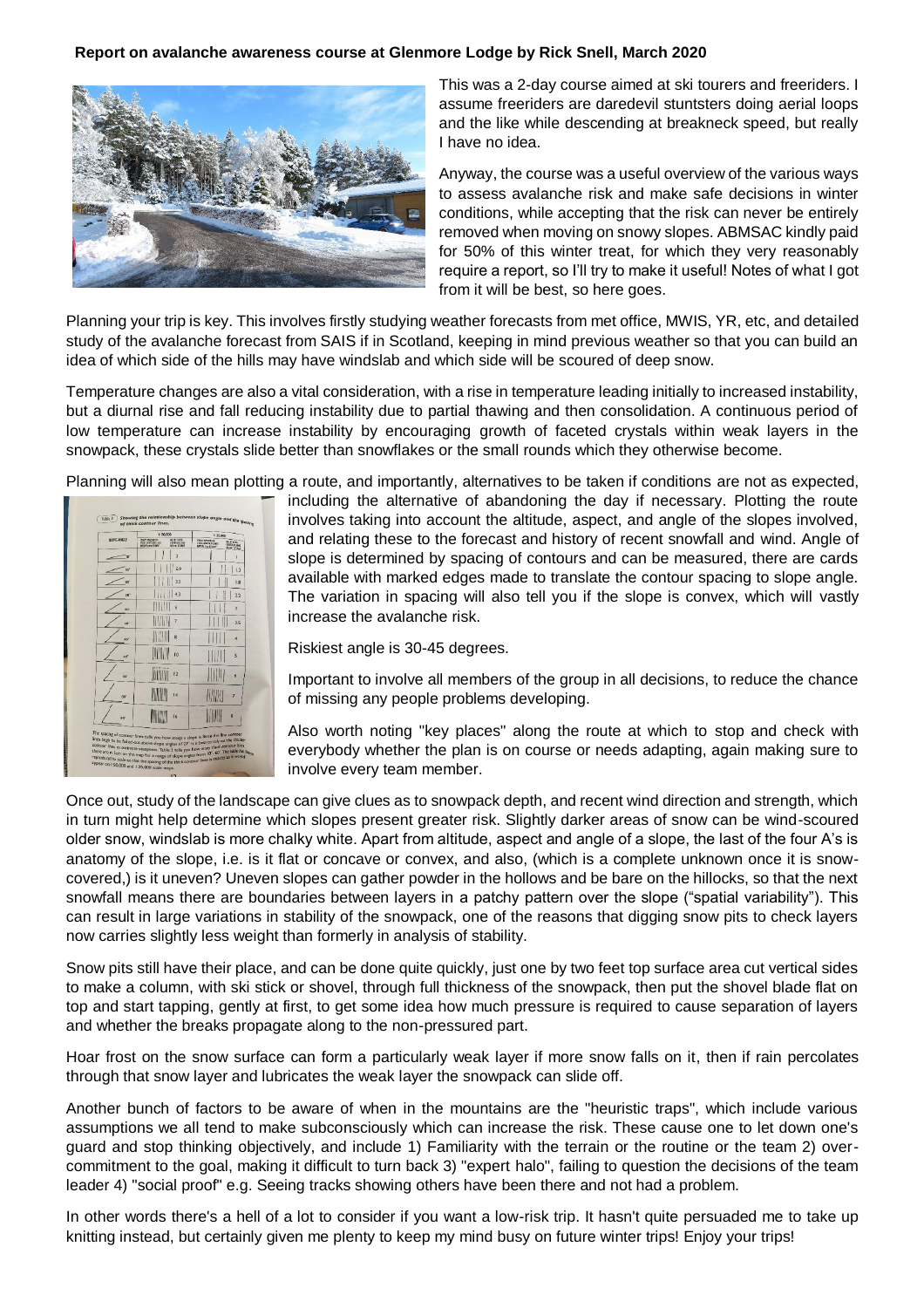## **Training report from Celine Gagnon, July 2019**

I went to Plas Y Brenin in Snowdonia to take on the 5-day Mountain Skills training in May. Whilst the emphasis of the course is very much on navigation – which I needed rather desperately – it offers many other learning opportunities such as how to wild camp responsibly and sustainably, how to plan a route, how to stay safe using ropes and how to use weather forecasts. A lot to cram in over 5 days…

On Day 1 we looked at the basics of weather systems and map reading. We went out to Moel Siabod with a map each, concentrating on the different types of paths that exist and looking for signs – natural or man-made – to ensure we were following our chosen route.



Day 2 started with preparations for our overnight camping expedition. We looked at weather systems in more details, and how it affects route planning particularly when considering wind speed and direction against climb and ground exposure. We also looked at equipment essentials and how to pack as lightly as possible.

We headed to Pen y Pass and started our expedition on the Miners' Track. We were given a series of increasingly specific/ difficult navigation challenges and asked to take turns to lead the rest of the group in pairs. After lunch at Llyn Llydaw, we made our way up to East and West Peaks, then joined the Watkins Path before we traversed to Cwm Tregalan and set up camp for the night. We talked about the ethics of wild camping, which could be surmised as: leave the site as you found it. A small group got back out in the dark to learn and test the basics of night navigation.



We woke up on Day 3 to fog and rain. Once we packed camp and put the site was back to its original state, we made our way to up to the Snowdon summit. Our task was to decide on the most direct



route from our camp back to the Watkins path, making sure we were not blown away by the strong winds once we reached the ridge. The foul weather actually gave us perfect learning conditions. After a rather quick break at the café – which closed 15 minutes before we reached the summit – we made our way down back to Pen Y Pass via the PYG track.

> The theme for Day 4 was safety. We spent the morning discussion the various hazards that can arise in the mountains and learned how to use ropes. We made our way to the Ogwen Valley to practice with ropes and actual rocks near the lake. Back at the centre, our last task of the day was to work in pairs to plot a 2-day route, taking weather, pace, direction, distance, terrain, inclination, water sources, shelter and so on into planning. We then had to present our plan to get feedback from the group and the instructors.

> Day 5 saw us scramble up the North Ridge of Tryffan, in strong wind and



sunshine. Again, our instructor explained the basic notions of scrambling (route finding and grading), then took us up and down what turned out to be a fabulous mountain. We even practiced some rope work in a sticky patch. Back at the centre, our 3 fantastic instructors gave us tips and resources to continue our conquest of all things alpine.

I left Snowdonia with grazed knees, good navigation skills and a taste for scrambling. This is, without question, one of the most enjoyable weeks I've spent outdoors. Plas Y Brenin offers decent accommodation, good food, fabulous instructors and great learning opportunities. Thank you to ABMSAC for supporting this fab experience!